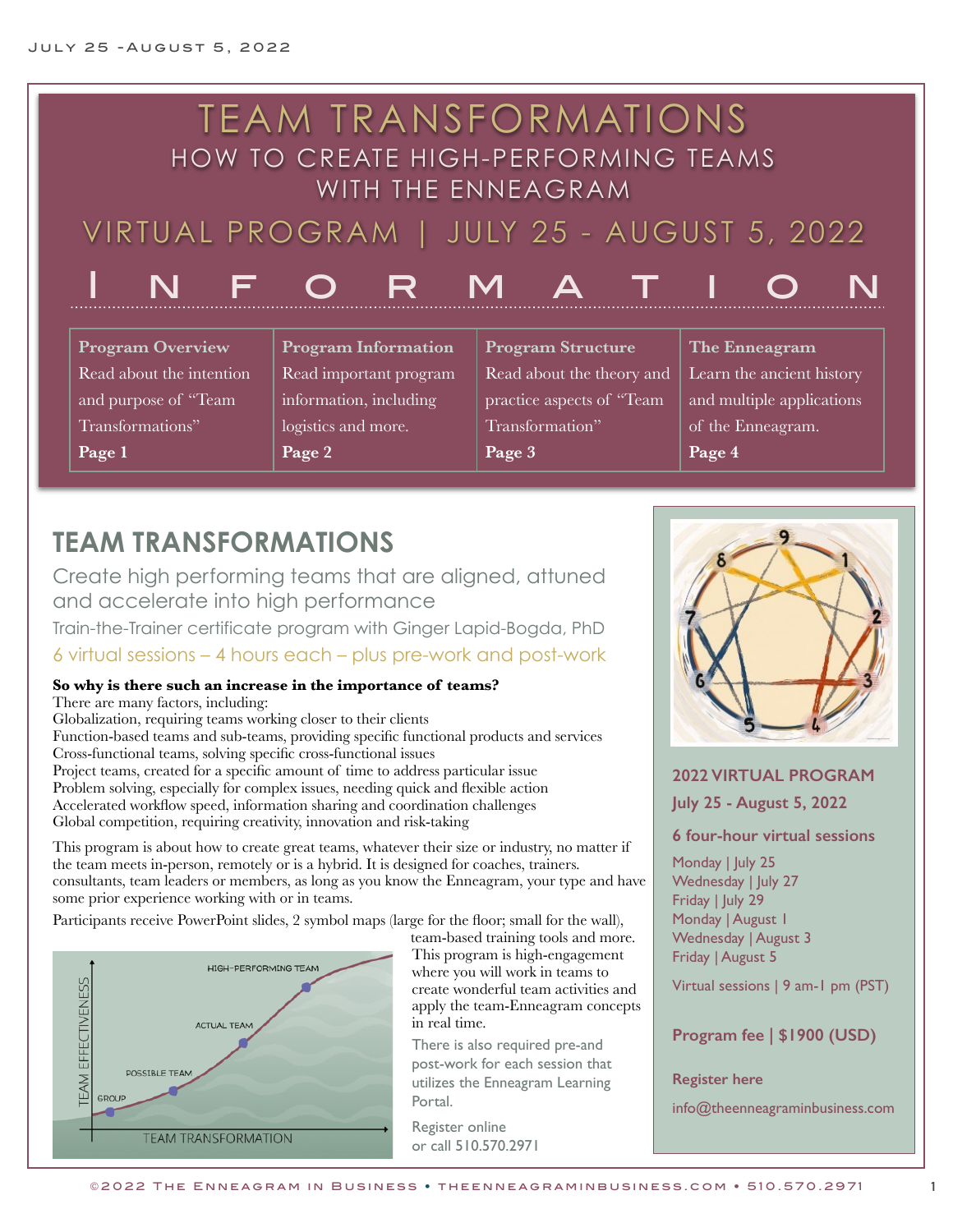# MORE PROGRAM INFORMATION

#### **Meeting by ZOOM**

You will need to have access to Zoom (virtual meeting platform) and be able to join with video on your computer or mobile device and be able to view powerpoint slides and join discussions.

**Upon registration, you'll receive an email regarding specific Zoom details.**

### Important Information

**Participant Requirements** Participants ideally have some background in coaching and/or some familiarity with the Enneagram system and their Enneagram type. This program is designed for people who range from some prior backgrounds in both of the above to those who have many years of experience. Understanding teams is also a great asset.

**Hours** Daily program hours are 9 am – 1pm (PST). Times are built into the program for breaks. Be sure to reserve time between sessions for both the pre- and postwork. This will be between 2-4 hours and will be done independently, primarily using the Enneagram Learning Portal (ELP) and some time to meet in small teams between sessions.Virtual sessions cannot be recorded.

#### **PREREQUISITES**

All participants are expected to know the Enneagram system, their type and their subtype. If you are unsure of your subtype, we will try to help you with this during the program itself. You also need to have some experience facilitating groups, so you can lead constructive conversations!

#### **Pre- and Post-Work Required**

Pre- and post-work is assigned for each sessions, primarily using the Enneagram Learning Portal (ELP), a robust, highly informative and strategically interactive online learning portal. There will also be books and articles to read. It is essential that each participant complete all assigned activities in the time periods requested.

be sent program details and logistics, plus Wednesday | August 3 Friday | August 5 **Attendance is required at all sessions.**

 $9 \text{ am} - 1 \text{ pm} (PST)$ Monday | July 25 Wednesday | July 27 Friday | July 29 Monday | August 1

**Virtual Meeting Times | 2022**

**Attendance** Attendance at all virtual sessions is required and cannot be made up.

**Certificate** A program certificate will be sent electronically to all participants once the virtual sessions are complete. This certificate contains all the information you need should you want to use this program toward your IEA (International Enneagram Association) teacher accreditation training credits.

**Pre-Reading** Everyone must read these three books prior to the program: *The Art of the Enneagram, The Art of Typing,* and Ginger's new team-enneagram book. The first two books can be purchased online through [Amazon.com](https://www.amazon.com/Ginger-Lapid-Bogda/e/B001IGFKAK/ref=dp_byline_cont_pop_book_1) and [BookDepository.com](https://www.bookdepository.com/search?searchTerm=ginger+lapid-bogda&search=Find+book) (which offers free international shipping to most worldwide locations).

**Materials to Be Sent Electronically** After you register for the program, you will

your membership access information to the Enneagram Learning Portal. Close to the program's start, you will also be sent PowerPoint slides.

#### **Materials to Be Sent By Mail**

You'll receive a copy of Ginger's newest book *Transform your Team with the Enneagram* with your program materials. This should be read prior to the start of the program. Each participant will also receive teambased "training tools" and 2 fabric Enneagram symbols, one large and one small. These items will be sent by Fed Ex; please make sure to have them with you in all virtual sessions.

#### **REFUND POLICY**

HE ART OF THE ENNEAD

Cancellations only before May 25, 2022 (\$200 cancellation fee) No refunds after that date

**Ginger Lapid-Bogda, PhD**, is an internationally recognized Enneagram author, teacher, speaker, OD consultant and coach who helps organizations, leaders, teams, and individuals use the Enneagram to enhance their personal and professional lives. She is the author of 8 Enneagram-business books, many of which have been translated into multiple languages; provides state-of-the-art Train-the-Trainer and other certificate programs around the world, based on the Enneagram's business applications; offers easy-to-use engaging Enneagram training tools; and created "[Know Your Type,](http://enneagramapp.com/)" the Enneagram App for Apple and Kindle Fire, and the Enneagram Learning Portal. **[Books by Ginger Lapid-Bogda](http://www.amazon.com/Ginger-Lapid-Bogda/e/B001IGFKAK)** Ginger Lapid-Bogda, Ginger Lapid-Bogda, Ginger Lapid-Bogda, Ginger Lapid-Bogda, Ginger Lapid-Bogda, Ginger Lapid-Bogda, Ginger Lapid-Bogda, Ginger Lapid-Bogda, Ginger Lapid-Bogda, Ginger Lapid

 $\geq$ 

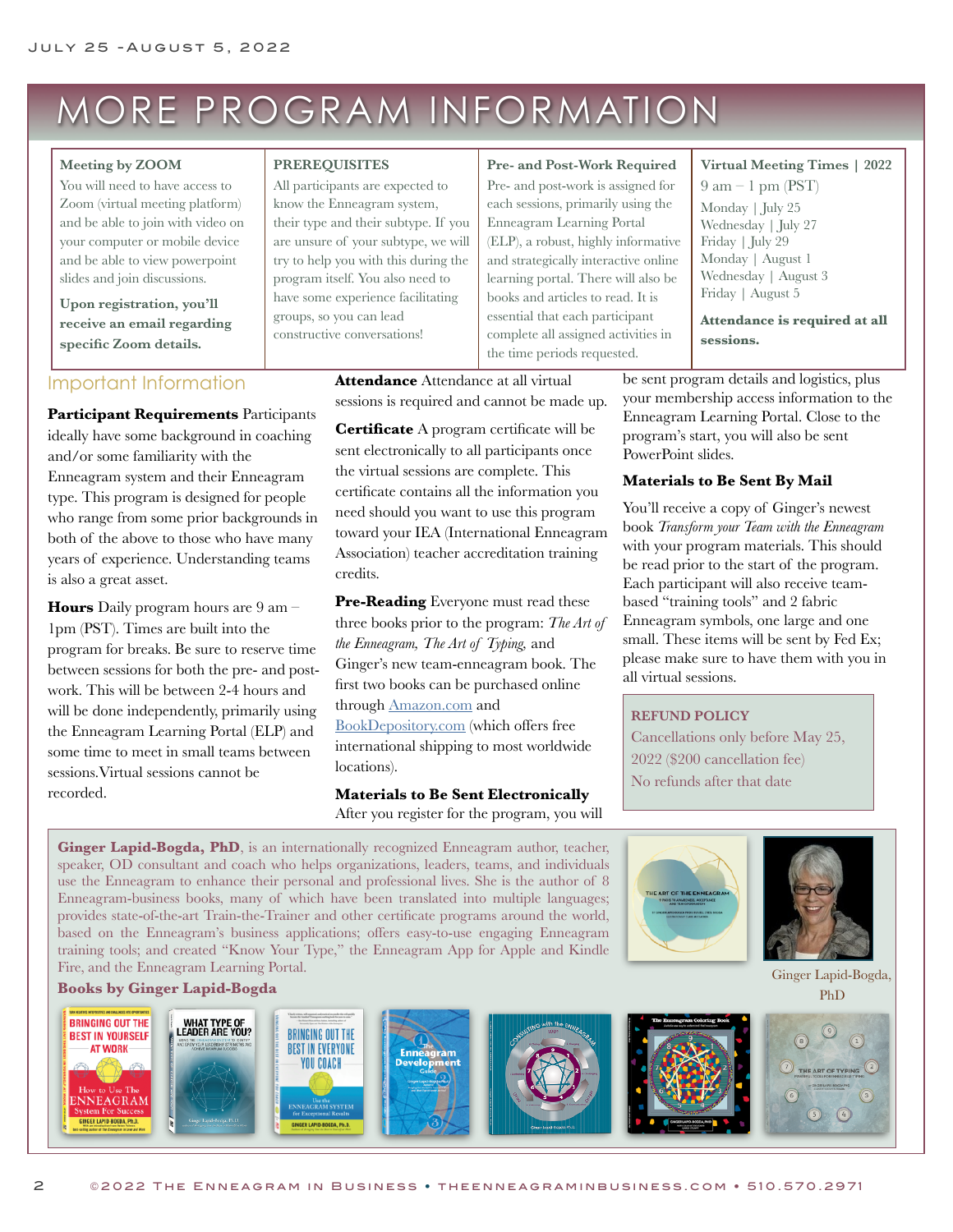# WHAT IS THE PROGRAM STRUCTURE?

# Overall Program Orientation

This program increases both your skills and confidence working with teams and the Enneagram through theory, practice and firsthand team experiences. Teams are dynamic, as is the Enneagram, so the two combined offer an action-packed program.

### Teams versus groups

You'll learn about the importance of and skills involved in helping clients distinguish whether they are a group or a team and then, if they are a team, how can they accelerate their forward movement? For example, if they are a team, are they a 'possible team,' an 'actual team' or a 'high-performing team?'

# Stages of team development

Truly understanding the four-stage team development model and being skilled in guiding teams through this model is essential to helping teams become high-performing ones. The stages include: Forming, Storming, Norming and Performing. You may or may not already know this model, but this program takes the model to a whole new level.

# Enneagram types on teams

The program is full of type-based team information at every step. There's also a way to teach the types based on team. In addition, there's an exploration of type behavior at each of the four stages of team development. And this is just a start.

# Project teams

You'll be working in project teams throughout the program to both create team-based resources you can use with teams and to analyze team stages and team dynamics. This is an essential and vibrant part of the program. Real people, real teams in real time!

# Case studies

We'll also be working with case studies of real teams to help you learn more about contracting with clients and developing a program for your clients that is practical, doable and high impact.

# Team maps

Whether or not you've worked with or even led a team map process, this program gives the insights and confidence to do this with real teams. There are so many different ways to use the Enneagram symbol as a team map, many of which we do in the program itself. Come prepared to have your eyes opened and your capacity to facilitate team mapping grow exponentially.

# Team Leadership

3

Not all leaders are effective team leaders, but all leaders need to learn how to do this. Why? Because it is a rare leader who doesn't have a team depending on them to provide guidance, structure and various forms of leadership at different stages in the life of a team. This program will help leaders or guide those who help leaders become most effective at leading teams. Their Enneagram types provide great insights into how to do this.

# Program schedule at a glance...

#### SESSION 1

- **D** Program overview
- $\Box$  Introductions
- $\Box$  What is a team versus what is a group?<br> $\Box$  Stages of team development
- $\Box$  Stages of team development<br> $\Box$  Types on teams
- Types on teams
- **D** Project teams

#### SESSION<sub>2</sub>

- 
- $\Box$  Team deliverables<br> $\Box$  Team assessments Team assessments
- $\Box$  Project teams

#### SESSION 3

- $\Box$  Team deliverables
- $\Box$  Team assessments
- $\Box$  Project teams

#### SESSION 4

- $\Box$  Case studies
- Team maps (centers-based)  $\Box$  Project teams

#### SESSION<sub>5</sub>

- $\Box$  Case studies
- $\Box$  Team maps (optimistic, competency and intensity trios; subtypes)
- $\Box$  Maps for team problem solving
- $\Box$  Project teams

#### SESSION 6

- □ Case studies<br>□ Leadershin
- **Leadership**
- **Example 2** Process enneagram for client intake
- $\Box$  Process enneagram for client teamwork  $\Box$  Closing and certificates
- Closing and certificates

# Process Enneagram

Most people who currently use the Enneagram in organizational applications work with the 9 types, which is the modern Enneagram that began with Oscar Ichazo, through Claudio Naranjo and up to its current usage. This Enneagram is often referred to as the Enneagram of personality, although it more the Enneagram of the 9 ego structures.

Prior to Ichazo, there is a vast array of Enneagram knowledge based on the work of George Gurdjieff and those who followed after him. One of these is called the Process Enneagram, which also has several meanings. A core difference with the Process Enneagram is that it does not focus on types, but uses the whole Enneagram symbol as a map of process. This distinction will be made clear in the program and is a shift of perspective if you want to use the Enneagram as a process and not a typology.

We'll be working with the Process Enneagram, based on the work of Richard Knowles, applying his concepts to contracting with clients to see Enneagram work is wanted and useful. We'll also look at how to use this process with designing and improving teams.